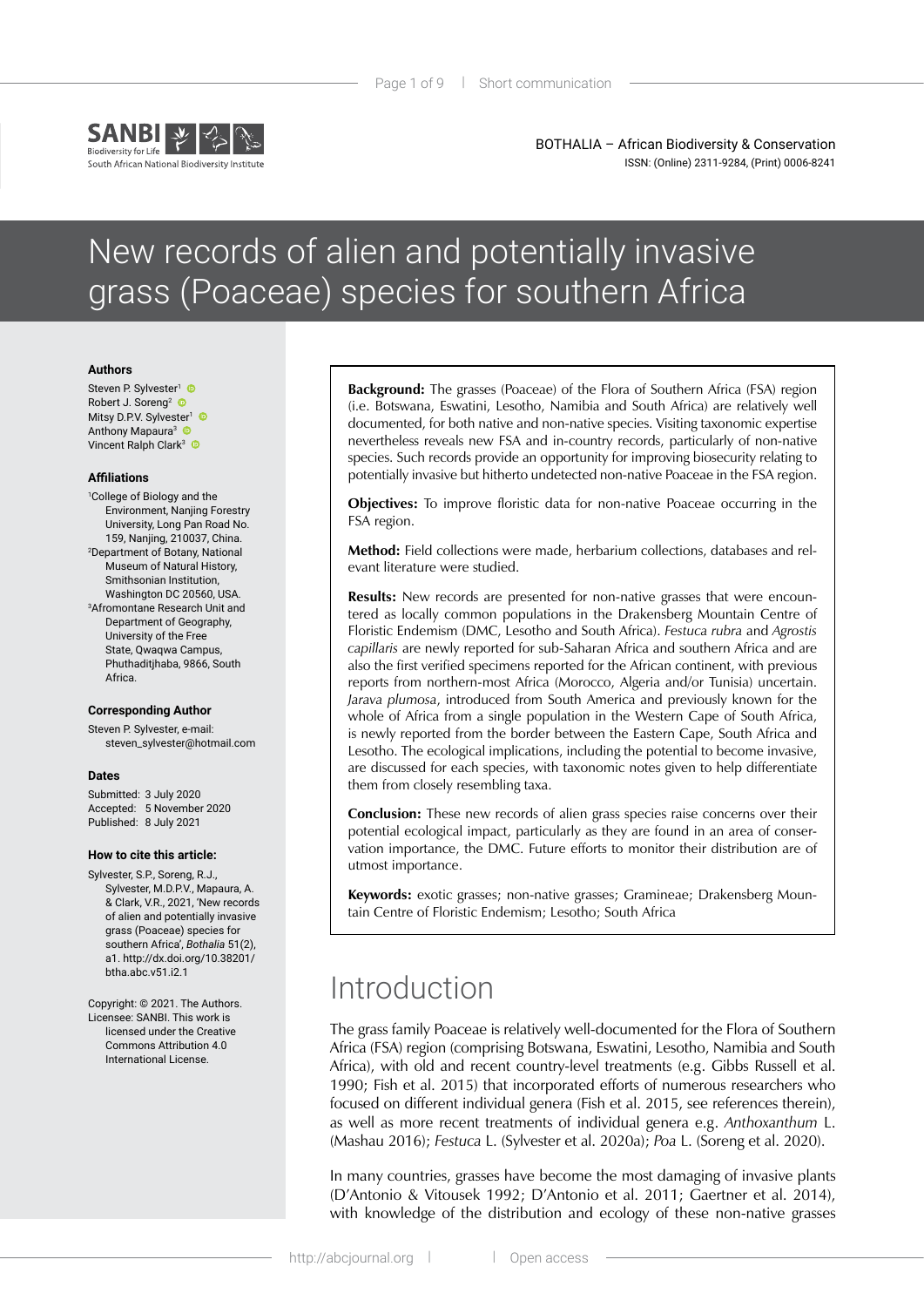crucial for effective habitat management (e.g. Gaertner et al. 2014; Visser et al. 2017; Monnet et al. 2020). Visser et al. (2017) notes that there is much uncertainty regarding the identity, numbers of species, distributions, abundances and impacts of alien grasses in the FSA region, with only 37 of the known 256 non-native species in the region considered to be invasive. Despite this lag in non-native Poaceae knowledge, South Africa has some of the most progressive invasive species legislation in the world, including for known invasive Poaceae: 18 species are listed in the National Environmental Management: Biodiversity Act's Alien and Invasive Species Lists (2016).

Even less known is the impact of invasive or alien grasses in the high-elevation Drakensberg Mountain Centre of Floristic Diversity and Endemism (DMC) of southern Africa (Carbutt 2019). The DMC, covering some 40 000 km2 , contains the only true alpine region in Africa south of Mount Kilimanjaro (Carbutt 2019). These high-elevation Afromontane and alpine areas are renowned for their high levels of plant diversity and endemism, with the DMC hosting  $\pm$  2 520 angiosperm species (Carbutt & Edwards 2004) of which 227 are endemic (Carbutt & Edwards 2006; Carbutt 2019). This high importance for biodiversity is matched by the socio-ecological importance of these ecosystems, with a significant rangeland-based agrarian community relying on the DMC for their livelihoods (subsistence-based livestock herding being the dominant land-use). Any potential threat to this, such as that posed by potentially invasive alien plants, should be taken very seriously.

During extensive field collecting and ecological research by the authors in the DMC area, new records of alien grass species were discovered that add a further three species to the known flora of the DMC (Carbutt & Edwards 2004, 2006; Carbutt 2019), and raise concerns over their potential ecological impact.

### Materials and Methods

The new records were collected during extensive fieldwork conducted by SPS, RJS, MDPVS and AM in the DMC between 1 Feb. and 9 Mar. 2020, with specimens deposited in the PRE, NU and US [exported, awaiting accession] herbaria (Herbarium acronyms follow Thiers [continuously updated]). Herbarium study was also conducted at PRE between 13 and 20 Mar. 2020.

# Ethical considerations: Permits

Collecting permits were kindly granted by the Eastern Cape Department of Economic Development, Environmental Affairs and Tourism (DEDEAT), Ezemvelo

KZN Wildlife (EKNZW), and the Lesotho Ministry of Tourism, Environment and Culture – Department of Environment.

### Taxonomic Treatment

**Agrostis capillaris** *L.*, Sp. Pl. 1: 62 (1753). *Agrostis polymorpha* var. *capillaris* (L.) Huds., Fl. Angl. 1: 31 (1778). *Trichodium capillaris* (L.) Roth, Nov. Pl. Sp. 41 (1821). Type: [Habitat in Europae pratis], *Herb. A. van Royen s.n.* (lectotype, designated by Widén 1971: 65: L0052645 left-hand specimen [image!]; isolectotype: L [not seen]) (Figures 1, 2).

= *Agrostis tenuis* Sibth., Fl. Oxon. 36 (1794). *Agrostis capillaris* Huds., Fl. Angl.: 27 (1762), hom. illeg., non L., 1753. Type: ENGLAND (not located).

Many other heterotypic synonyms (POWO 2020).

**Distribution:** Of Eurasian origin; introduced into many other temperate areas of the World (POWO 2020, and references therein). This is the first report of the species for sub-Saharan Africa and the FSA region; it may also be the first verified specimen from the African continent, as it is noted with '?' for Morocco and Tunisia by Dobignard and Chatelain (2010: 213) (Figure 2).

**New record:** SOUTH AFRICA. **Eastern Cape**: Tiffindell Ski Area, on path to Ben Macdhui summit, S30.6516648 E27.92767, 2745 m alt., side of dirt road through alpine grassland (specifically, Mucina and Rutherford 2006's Lesotho Highland Basalt Grassland vegetation unit in the Grassland Biome), 10 Feb. 2020, *S.P. Sylvester et al. 3451* (NU, PRE, US).

**Common vernacular names:** bent grass (USA); brown top (UK, USA); colonial bent (USA); common bent (UK).

**Notes:** *Agrostis capillaris* is generally not considered invasive in the areas where it has been introduced and naturalised, and is not included in the IUCN Global Invasive Species Database ([http://www.iucngisd.org/](http://www.iucngisd.org/gisd) [gisd](http://www.iucngisd.org/gisd)/). Nevertheless, given the current perceived fragility of the alpine sub-centre of the DMC (Global Mechanism of the UNCCD 2018, 2019; Bentley et al. 2019; Carbutt 2019), the demographics and spatial extent of this species should be examined, and its behavior closely monitored (by e.g. the South African National Biodiversity Institute's (SANBI) Invasive Species Programme). The species was found to be locally frequent and occurs alongside *Festuca rubra*, also detailed in this paper, and may have been sown as a lawn mix by the Tiffindell Ski Resort to ensure adequate cover of their ski slopes. Other native species such as *Lachnagrostis barbuligera* (Stapf) Rugulo & A.M.Molina or *Poa binata* Nees, which were found in the vicinity, and are just as capable of forming a close sward, should rather be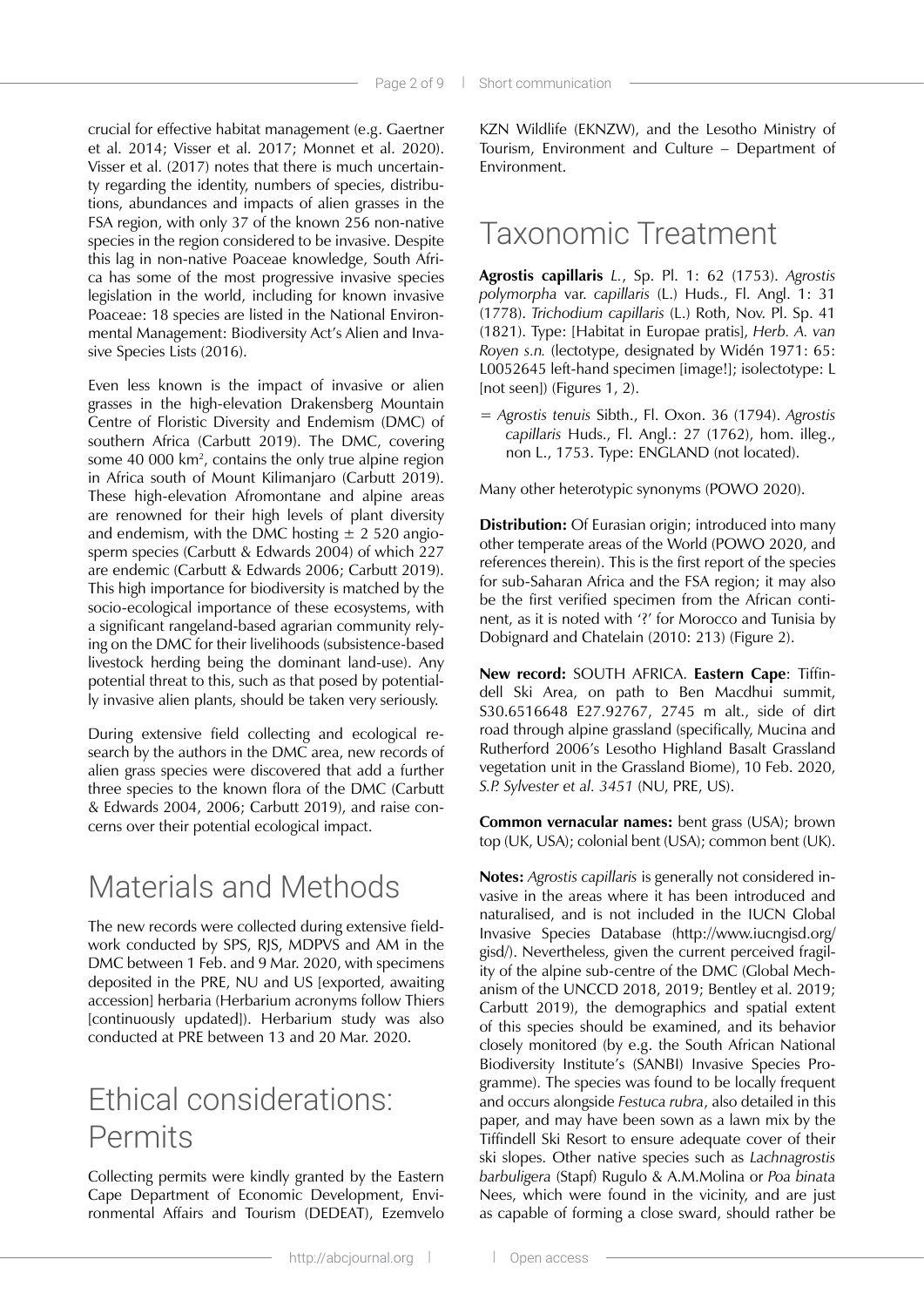

**Figure1.** *Agrostis capillaris*; A, whole plant; B, junction of sheath and blade of a tiller [sheath should be expanded to see clearly that the ligule is shorter than broad]; C, inflorescence close-up; D, spikelets, lateral view; E, floret, ventral view, showing the well-developed palea. Image A of *S.P. Sylvester et al. 3451* (US), B–E of *S.P. Sylvester et al. 3451* (PRE).

used in seeding projects as opposed to these non-native species.

**Similar species:** *Agrostis gigantea* Roth, an alien species now naturalised in the FSA region (Fish et al. 2015), is closely related and similar in terms of: plants always with extensively creeping rhizomes, usually without stolons; leaf blades generally flat (*A. capillaris* often with basal blades involute and culm blades flat); panicles open or only partially contracted after flowering, generally

> 5 cm long (sometimes as short as 3 cm in *A. capillaris*); primary panicle branches without branchlets at least in the proximal half; floret notably shorter than the glumes, usually  $\frac{1}{3}$ – $\frac{3}{4}$  the length of the glumes, without a rachilla prolongation; paleas reaching  $(\frac{2}{5}-\frac{2}{3}-\frac{3}{4})$  the length of the lemma; lemmas muticous or with an awn of varying length, ranging from a short straight awn, 0.2–1.0 mm long, to a long geniculate and twisted awn to 4 mm long, inserted basally, medially or in the upper half of the lemma, not surpassing or greatly surpassing the glumes.



**Figure 2.** *Agrostis capillaris* global distribution map, with country- or regional-level shading, taken and modified from POWO (2020).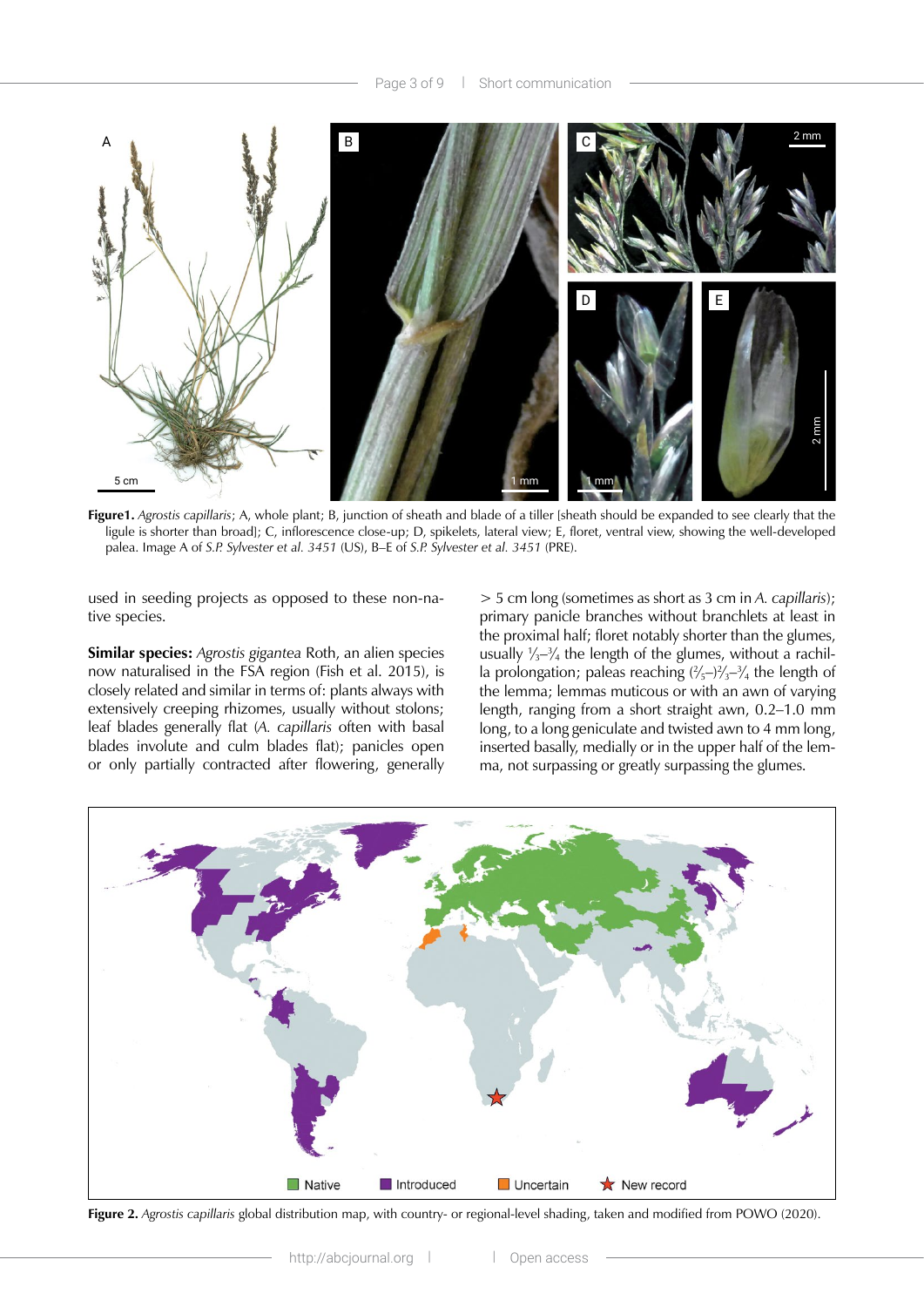*Agrostis capillaris* is primarily differentiated from *A. gigantea* by the ligule of the tiller leaves being distinctly shorter than wide [sheath should be expanded to be able to see this clearly] and  $\leq 1$  mm long (Figure 1B) (vs. as long as or distinctly longer than wide, 1–3 mm long in *A. gigantea*), ligules of culm leaves 0.5–1.5(–2.9) mm long, shorter to sometimes longer than wide (vs. 2–8 mm long, as long as or distinctly longer than wide in *A. gigantea*). *Agrostis capillaris* can also usually be readily distinguished from *A. gigantea* by its shorter size, culms being 10−75(−90) cm tall, and thinner blades of culm leaves (0.6−)1.0−4.0(−5.0) mm wide as opened out which are sometimes inrolled (Figure 1) (vs. culms 40−100(−120) cm tall, blades of culm leaves (2−)3−8 mm wide, always flat in *A. gigantea*) although there are smaller variants of *A. gigantea* with thinner leaves which can superficially resemble *A. capillaris*. In these cases of ambiguity, the ligule will always settle the identity (also see notes and key in Sylvester et al. 2020b).

*Agrostis stolonifera* L., a species not known from southern Africa, but which is native in temperate Eurasia and northern Africa reaching as far south as Chad, and which is widely introduced elsewhere (POWO 2020, and references therein), also bears similarities to *A. capillaris*. *Agrostis stolonifera* is primarily differentiated from *A. capillaris* by the ligule of tillers 1–3 mm long and culm leaves 2.0–6.5 mm long, always distinctly longer than broad. The habit also differs, with *A. stolonifera* usually extensively stoloniferous with stolons 5–100(–200) cm long [these often not collected as part of herbarium specimens], rhizomes usually absent (vs. extensively rhizomatous, sometimes also stoloniferous, in *A. capillaris*). Cope and Gray (2009) and Harvey (2007) differentiate *A. stolonifera* from *A. capillaris* and *A. gigantea* mainly based on panicle characteristics, e.g. Cope and Gray (2009) state *A. stolonifera* has primary panicle branches often bearing branchlets more-or-less from the extreme base but sometimes bare in the lower 1 ∕4–1 ∕3, panicle tightly closed after flowering (vs. primary panicle branches bare of branchlets at least in the lower half, panicle open or only partially contracted after flowering in *A. capillaris* and *A. gigantea*). However, in the case of *A. capillaris*, panicle contraction after flowering is seen as a somewhat ambiguous differentiating character as it can vary from contracted to open both before and after anthesis. Thus, the form of the ligule is found to be a much more reliable distinguishing character for differentiating these species (also see updated description and key in Sylvester et al. 2020b).

*Festuca rubra L.*, Sp. Pl. 1: 74 (1753). *Festuca ovina* var. *rubra* (L.) Sm., Engl. Fl. 1: 139 (1824). *Festuca duriuscula* var. *rubra* (L.) Alph. Wood, Amer. Bot. Fl. 2: 399 (1871), nom. illeg. hom. Type: SWEDEN [Hab. in Europa sterilibus siccis]. In paludosis prati regii Upsalia, sin coll. s.n. (lectotype, designated by Jarvis et al. 1987: 301: GB [not seen]) (Figures 3, 4).

Many heterotypic synonyms (POWO 2020).

**Distribution:** Native range is sub-arctic and temperate Northern Hemisphere (Figure 4). The native range of *F. rubra* s.l. is noted to extend into northern Africa by POWO (2020), although the subspecies or varieties of *F. rubra* described from high-elevation Morocco and Algeria have been re-assigned to other species of *Festuca* (Dobignard 2010). Thus, it is unclear whether *F. rubra*  occurs naturally, or has been introduced, in northern Africa: Dobignard and Chatelain (2010: 296) note '?' for Morocco and the Madeira islands. Our collection from South Africa is therefore possibly the first verified specimen from the African continent. It does, however, occur on sub-Antarctic Marion Island (one of South Africa's two islands in the Prince Edward Islands group), where it is recorded as a major invasive species (Greve et al. 2017). *Festuca rubra* has also been introduced to Australia, New Zealand, and South and Central America (POWO 2020, and references therein) where it has become naturalised, but is not considered invasive.

**New record:** SOUTH AFRICA. **Eastern Cape**: Tiffindell Ski Area, next to ski lift, S30.650718 E27.925683, 2781 m alt., alpine grassland (specifically, Mucina and Rutherford 2006's Lesotho Highland Basalt Grassland vegetation unit in the Grassland Biome), annually burnt, appears to be seeded with alien species, 11 Feb. 2020, *S.P. Sylvester et al. 3455* (NU, PRE, US).

**Common vernacular names:** red fescue (Canada, UK, USA); strong creeping red fescue (UK).

**Notes:** *Festuca rubra* is generally not considered invasive in the areas where it has been introduced and naturalised (except for Marion Island), and is not included in the IUCN Global Invasive Species Database ([http://](http://www.iucngisd.org/gisd) [www.iucngisd.org/gisd](http://www.iucngisd.org/gisd)/). It was found to be locally common and is likely to have been sown in a seed mixture for maintenance of the Tiffindell ski slopes, which has subsequently spread into nearby alpine grassland (see notes under *Agrostis capillaris* above).

Traditional circumscription of infraspecific taxa within *F. rubra* has been brought into question (Saikkonen et al. 2019); although our specimen keys fairly solidly to *F. rubra* subsp. *rubra* in the treatments by Hubbard (1984), Cope and Gray (2009), and Darbyshire and Pavlickf (2007), we prefer to present the new record at the species rank here.

**Similar species:** *Festuca rubra* is quite distinct and differs from other *Festuca* s.l. taxa in the FSA region by having the combination of: rhizomes present, very slender, extensively creeping, tillers extravaginal, with cataphylls present (Figure 3B) (vs. extensive creeping rhizomes absent, tillers intravaginal, cataphylls absent in *F. africana* (Hack.) Clayton [= *Pseudobromus silvaticus* K. Schum.], *F. arundinacea* Schreb. [= *Lolium*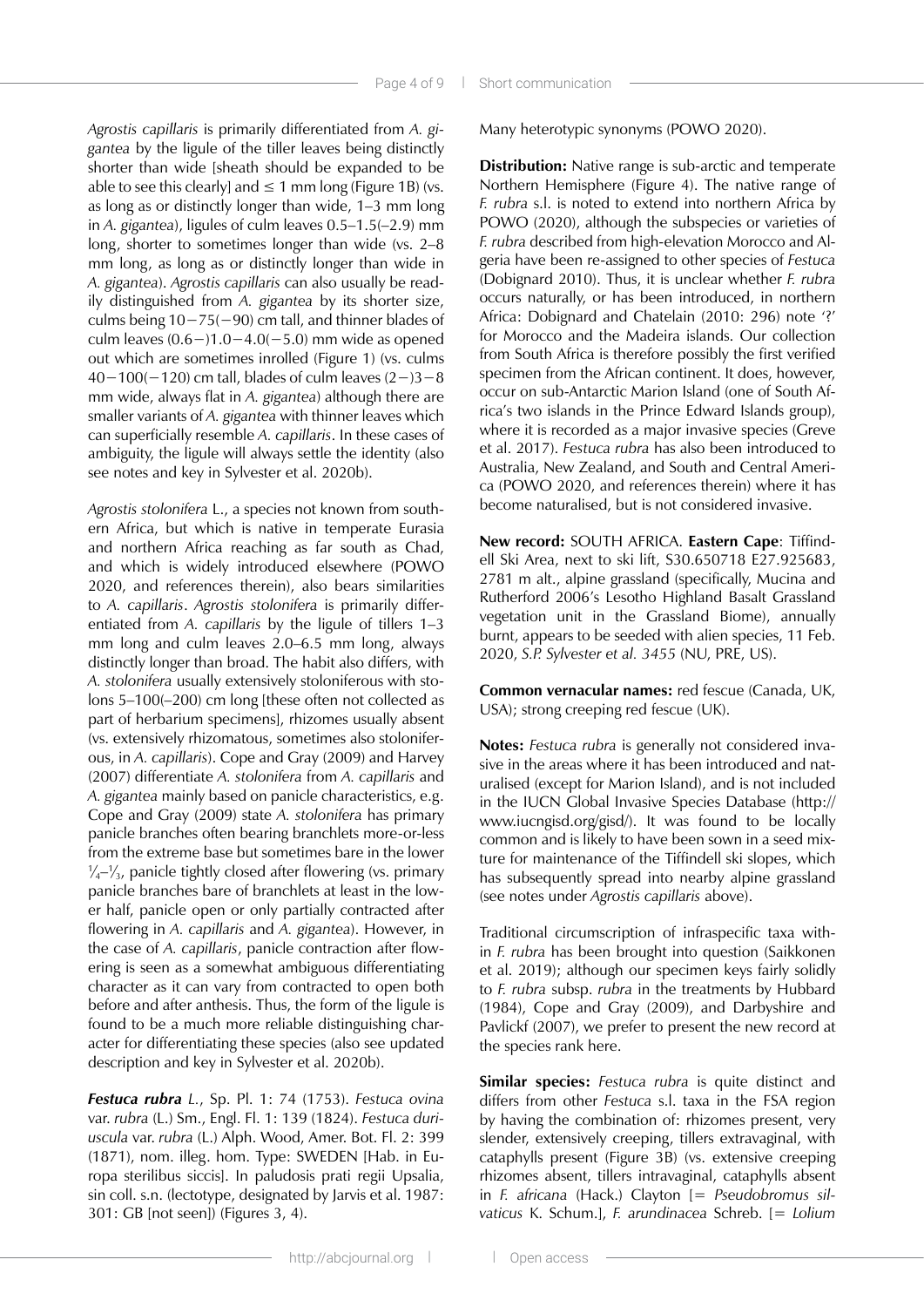

**Figure 3.** *Festuca rubra*; A, whole plant; B, lateral-tending rhizome covered in cataphylls; C, leaf sheath and junction with blade of a tiller showing strigose hairs; D, spikelet; E, base of palea with lemma removed to reveal the ovary and stamens; F, close-up of glabrous ovary apex. Images A and B of *S.P. Sylvester et al. 3455* (US), C–F of *S.P. Sylvester et al. 3455* (PRE).

*arundinaceum* (Schreb.) Darbysh.], *F. caprina* Nees, *F. costata* Nees, *F. killickii* Kenn.-O'Byrne, *F. vulpioides* Steud.); basal sheaths entire or splitting into narrow parallel threads (vs. coarsely fibrous in *F. costata*), usually strigose-hairy (Figure 3C), rarely glabrous (vs. glabrous or scabrous in most; white velvet-hairy in *F. scabra* Vahl); ligules 0.1–0.5 mm long (vs.  $> 1$  mm long in most apart from *F. caprina, F. dracomontana* H.P.Linder,



**Figure 4.** *Festuca rubra* global distribution map, with country- or regional-level shading, taken and modified from POWO (2020).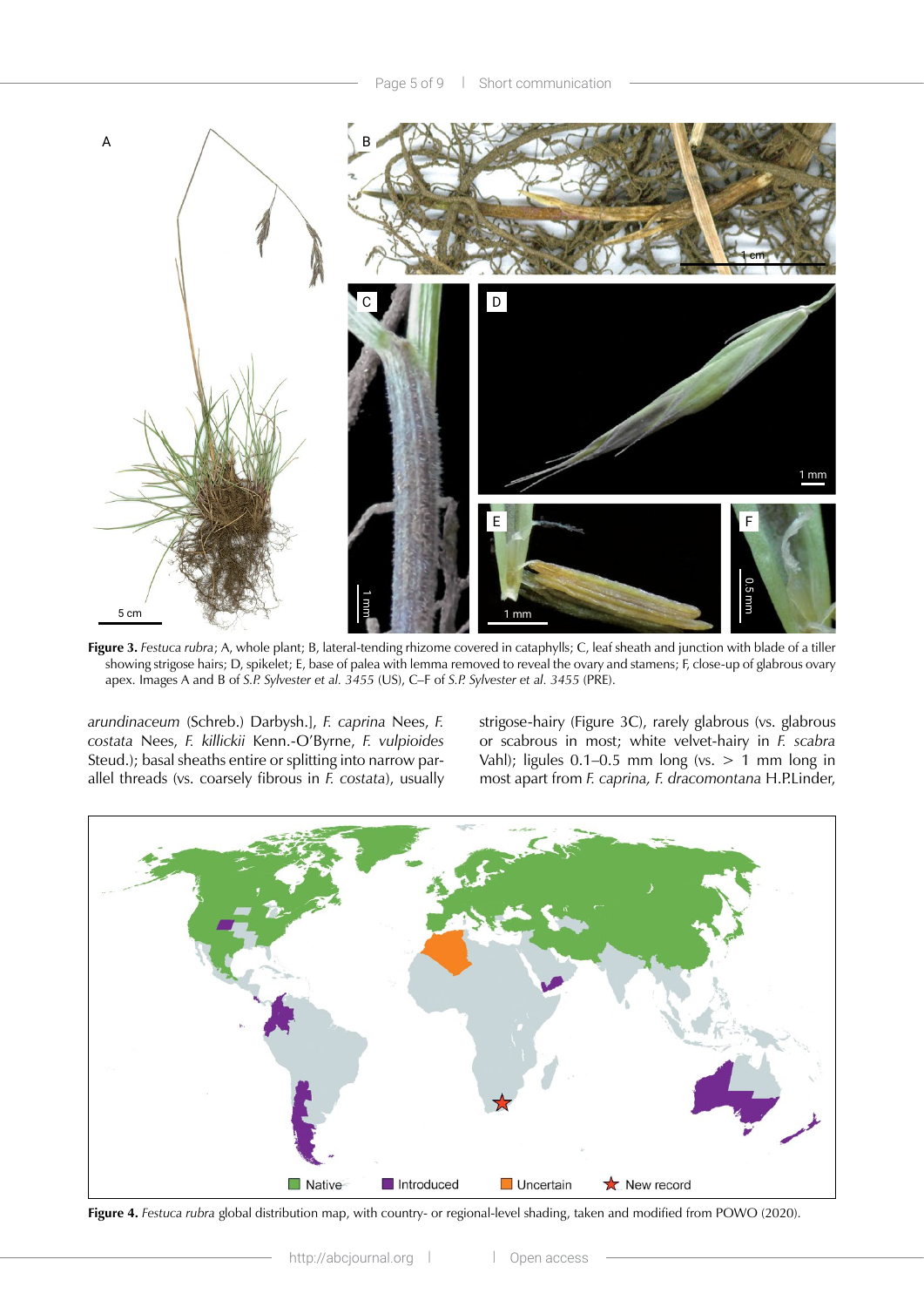*F. drakensbergensis* Sylvester, Soreng & M.D.P.V. Sylvester [Sylvester et al. 2020a], *F. exaristata* E.B. Alexeev*, F. vulpioides*); collars non-auriculate (vs. auriculate in *F. arundinacea* [= *Lolium arundinaceum*], *F. dracomontana*, *F. vulpioides*); blades narrow, conduplicate or rolled, 0.3–1.5(–2.5) mm wide in diameter (vs. flat or relatively broad, [2–]3–15 mm wide in diameter in most [rarely narrower in *F. scabra*] apart from *F. caprina*, *F. drakensbergensis*, *F. exaristata*); panicles open or contracted (vs. very open, candelabrum-shaped, in *F. longipes* Stapf, open or contracted in other taxa); spikelets 3- to 10-flowered (vs. 1-flowered in *F. africana* [= *Pseudobromus silvaticus*]; sometimes 2-flowered in other taxa); awns (0.1–)0.4–4.5 mm long (Figure 3D) (vs. 10–20 mm long in *F. africana*); anthers 1.8–4.5 mm long (Figure 3E) (vs. 0.8–1.8 mm long in *F. drakensbergensis*, *F. exaristata*, and rarely *F. killickii*); ovary apex glabrous (Figure 3F) (vs. hairy in most taxa apart from *F. exaristata*, *F. arundinacea* [= *Lolium arundinaceum*]; incompletely known in *F. africana* [= *Pseudobromus silvaticus*]).

*Jarava plumosa* (Spreng.) S.W.L.Jacobs & J.Everett, Telopea 7(3): 301 (1997). *Calamagrostis plumosa* Spreng., Syst. Veg., ed. 16 [Sprengel] 1: 253 (1824). *Arundo plumosa* (Spreng.) Schult., Mant. 3 (Schultes & Schultes f.) 604 (1827). *Stipa papposa* Nees, Fl. Bras. Enum. Pl. 2(1): 377 (1829). *Stipa papposa* Delile, Ind. Sem.

Hort. Monsp. 7 (1849). *Stipa delilei* Steud., Syn. Pl. Glumac. 1(2): 126 (1854). *Achnatherum papposum* (Nees) Barkworth, Phytologia 74(1): 11 (1993). Type: [URU-GUAY] MONTEVIDEO. *F. Sellow s.n.* (holotype: B [not seen]; isotypes: US00141669 [image!]) ex herb. Berol., HAL0106794 [image!] ex herb. Berol.) (Figures 5, 6).

- = *Stipa tenuiflora* Phil., Linnaea 33(3-4): 281. 1864. Type: CHILE. Prov. Colchagua: prope Llico, Dec. 1861, *L. Landbeck s.n.* (holotype: not located; isotypes: BAA00002961 [image!], SGO000000750 [image!]).
- = *Stipa papposa* fo. *major* Speg., Anales Mus. Nac. Montevideo 100. 1901. Type: not designated.
- = *Stipa papposa* fo. *minor* Speg., Anales Mus. Nac. Montevideo 100. 1901. Type: not designated.

**Distribution:** For the entire African continent, *J. plumosa* was previously known from a single population on the University of Cape Town (UCT) campus collected in 1963 and 1980 (Gibbs Russell et al. 1990; Fish et al. 2015). Our collection in the Eastern Cape extends the species range c. 950 km eastward. It is also feasible to say that the species has likely established in adjacent Lesotho, which was less than 100 m away on the opposite bank of the Telle River. *Jarava plumosa* has its native range in austral South America, covering central and eastern Argentina, Chile, Uruguay, to as far north



**Figure 5.** *Jarava plumosa*; A, whole plant; B, inflorescence close-up; C, floret. Image A of *R.J. Soreng et al. ZA-30* (US), B and C of *R.J. Soreng et al. ZA-30* (PRE).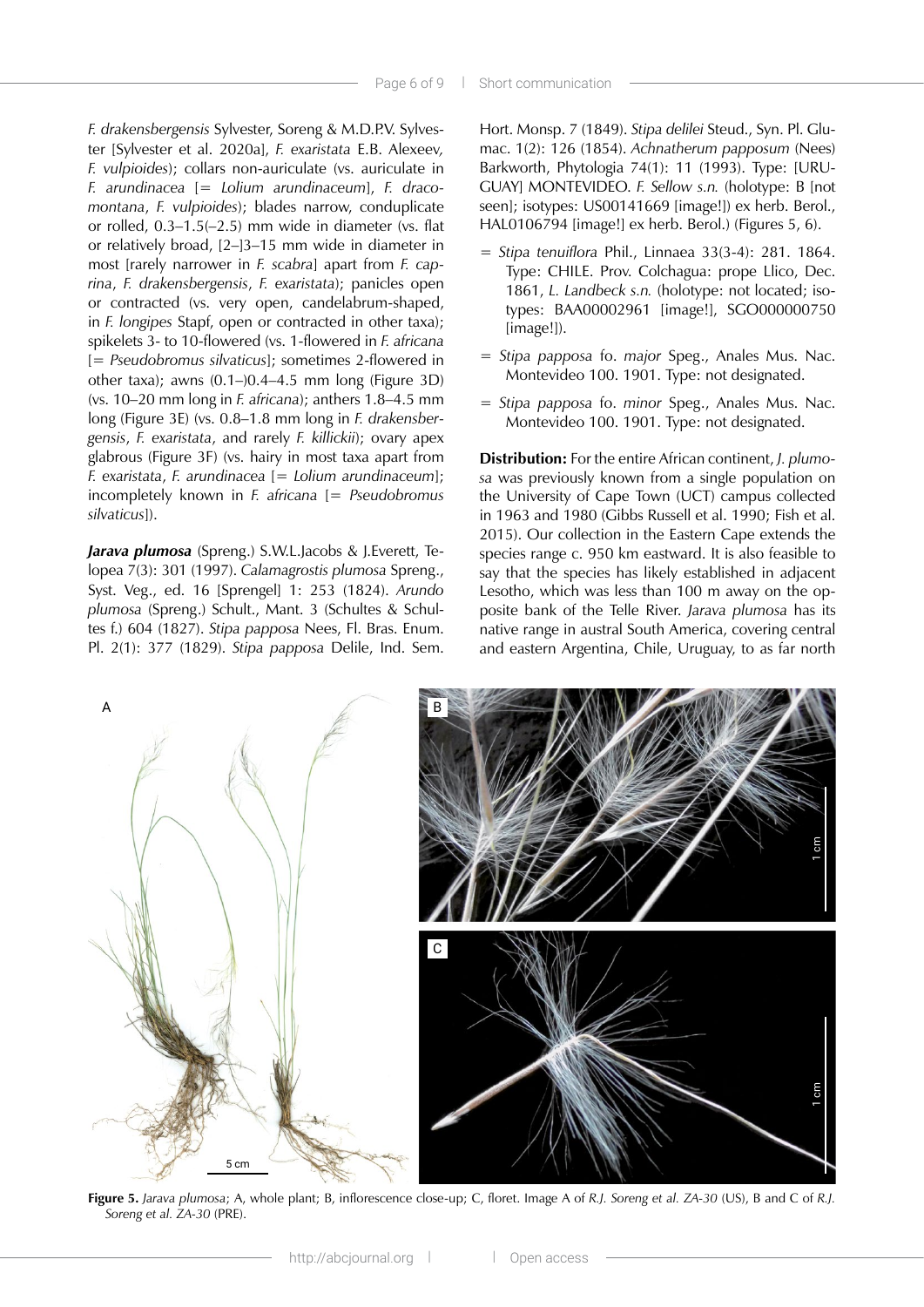

**Figure 6.** *Jarava plumosa* global distribution map, with country- or regional-level shading, taken and modified from POWO (2020).

as southern Brazil (Zuloaga et al. 2008; Longhi-Wagner 2015; Figure 6). The species has also been documented as becoming naturalised in Adelaide, Australia (Gardner et al. 1996; Wilson 2009), as well as California, USA (Arriaga 2007), and Palestine (Danin 2004).

**New record:** SOUTH AFRICA. **Eastern Cape**: by Telle river on road to Lundeans Nek, near village of Bebeza [or 'Emqheyen' in <https://earth.google.com>/], S30.518347 E27.649831, 1460 m alt., under *Eucalyptus* trees by roadside, 9 Feb. 2020, *R.J. Soreng et al. ZA-30* (NU, PRE, US, QWA).

### **Common vernacular names:** *flechilla mansa*, *flechilla* (Argentina).

**Notes:** Gardner et al. (1996) noted the vigorous nature of *Jarava plumosa* and how, despite efforts to remove the plant since as far back as 1968, it continued to establish at the Botanic Gardens of Adelaide and was subsequently found in the South Parklands bordering Adelaide. The first record of *J. plumosa* outside of its natural range comes from South Africa, from collections made in the UCT campus in 1963 and 1980 (Gibbs Russell et al. 1990). Our discovery of an abundant population of *J. plumosa* by the side of the Telle River, Eastern Cape, South Africa, points to the likelihood that this species has a wider distribution than previously realised, and has been overlooked. The species exhibits certain traits pointing to its potential to become invasive, such as the apical pappus highly adapted to anemochory, and long awns that easily attach to clothing, fur etc. to aid in zoochory. Closely related species in the genera *Nassella* (Trin.) É.Desv. and *Stipa* L. exhibit similar traits, and have successfully become naturalised in many parts of

the world, with a few – e.g. *Nassella neesiana* (Trin. & Rupr.) Barkworth, *N. tenuissima* (Trin.) Barkworth, *N. trichotoma* (Nees) Hack. & Arechav – that are known invasives causing ecological havoc in many parts of the world, including South Africa (Visser et al. 2017; Mapaura et al. 2020; IUCN Global Invasive Species Database,<http://www.iucngisd.org>/).

**Similar species:** In southern Africa, *J. plumosa* could be mistaken for *Stipagrostis anomala* De Winter, which also has a pappus-like plume of long hairs, 4–8 mm long, emerging from the apex of the lemma and/or lower part of the awn. *Jarava plumosa* can be differentiated from *S. anomala* by the pappus-like hairs being found on the apex of the lemma and base of the awn (vs. hairs restricted to just base of awn in *S. anomala*), callus being obtuse (vs. pungent), and a perennial habit (vs. annual) (Figure 5B–C).

# **Conclusions**

Three new non-native grass species are added to the flora of the DMC and the FSA: two (*Agrostis capillaris* and *Festuca rubra*) in the alpine sub-centre, and one (*Jarava plumosa*) in the montane sub-centre. Although still apparently highly localised, the unique alpine habitat in southern Africa – with the closest ecological comparison in South Africa and FSA being the Prince Edward Islands – suggests that *F. rubra* in particular could become a species of concern, and should be monitored with the intention of eradication while still localised. Similarly, the presence of the potentially highly invasive species *J .plumosa* in the highly degraded and stressed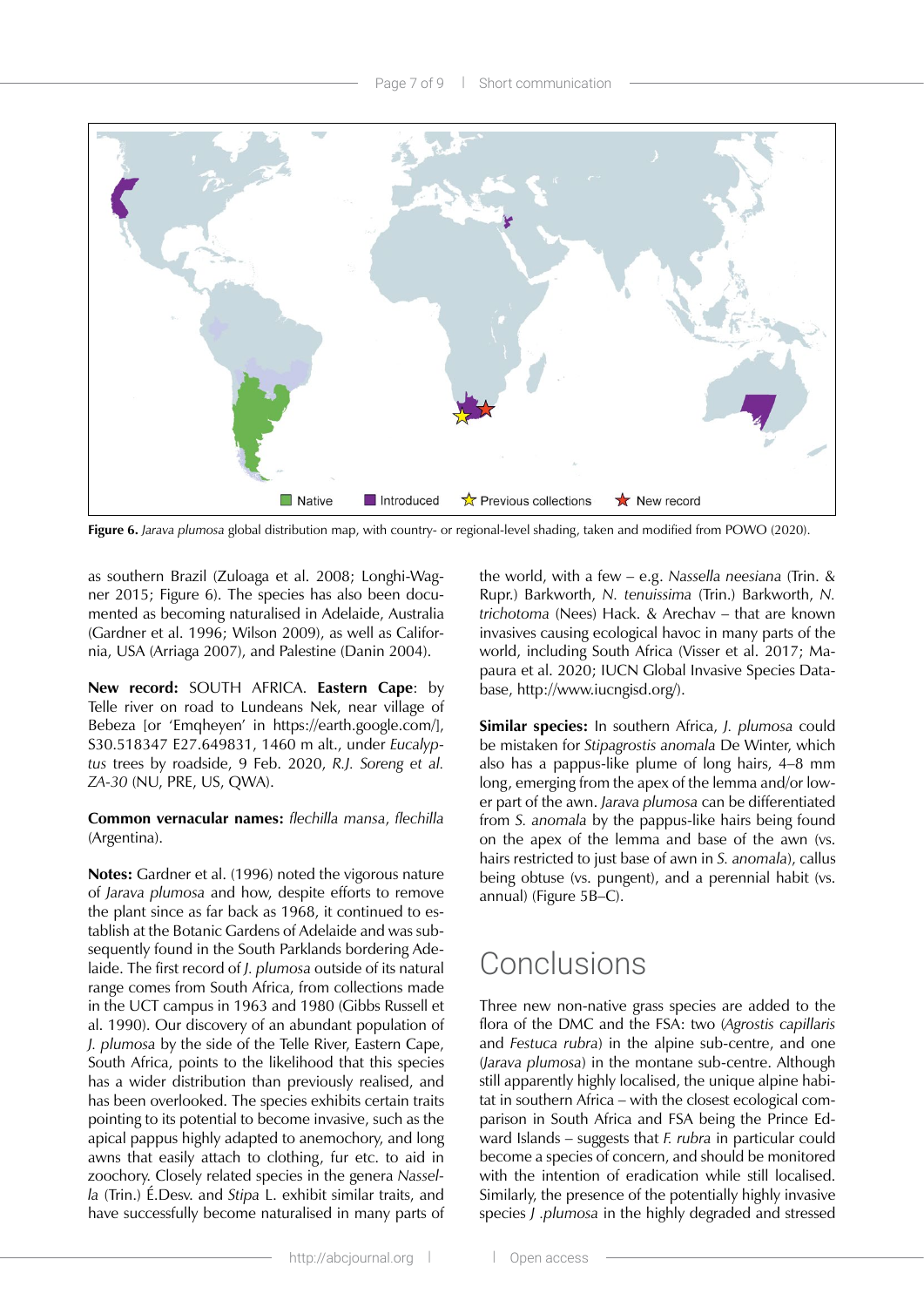xeric rain-shadow region of Telle Bridge requires further population assessment to determine abundance and distribution. All three of these grasses should be looked out for across the DMC for additional undetected populations.

## Acknowledgements

We wish to gratefully thank Nanjing Forestry University, China, and the Afromontane Research Unit (University of the Free State, South Africa) for financial and logistical support; Caroline Mashau, Lyn Fish, and PRE staff

for access to the PRE herbarium, discussions of taxa, and supplying collecting paper; and Ralph and Nadine Clark for providing an operations base in South Africa (including during lockdown). We also wish to extend grateful thanks to the permitting authorities and landowners for the relevant permits and permissions to undertake the fieldwork: Ezemvelo KZN Wildlife (uKhahlamba-Drakensberg Park & UNESCO World Heritage Site), Eastern Cape Parks & Tourism Authority, Eastern Cape Department of Economic Development, Environmental Affairs & Tourism, the Kingdom of Lesotho Department of Environment, and Witsieshoek Mountain Lodge/Batlokwa Tribal Authority.

# References

- Arriaga M.O., 2007, *Jarava* Ruiz & Pav., in Flora of North America Editorial Committee (eds.), *Flora of North America North of Mexico 24*, pp. 178–181, Oxford University Press, New York, Oxford.
- Bentley, L.K., Robertson, M.P. & Barker, N.P., 2019, 'Range contraction to a higher elevation: the likely future of the montane vegetation in South Africa and Lesotho', *Biodiversity and Conservation* 28, 131–153. [https://doi.](https://doi.org/10.1007/s10531) [org/10.1007/s10531](https://doi.org/10.1007/s10531)-018-1643-6
- Carbutt, C., 2019, 'The Drakensberg Mountain Centre: A necessary revision of southern Africa's high-elevation centre of plant endemism', *South African Journal of Botany* 124, 508–529.<https://doi.org/10.1016/j.sajb.2019.05.032>
- Carbutt, C. & Edwards, T.J., 2004, 'The flora of the Drakensberg Alpine Centre', *Edinburgh Journal of Botany* 60, 581–607.<https://doi.org/10.1017/S0960428603000428>
- Carbutt, C. & Edwards, T.J., 2006, 'The endemic and near-endemic angiosperms of the Drakensberg Alpine Centre', *South African Journal of Botany* 72, 105–132. [https://doi.](https://doi.org/10.1016/j.sajb.2005.06.001) [org/10.1016/j.sajb.2005.06.001](https://doi.org/10.1016/j.sajb.2005.06.001)
- Cope, T. & Gray, A., 2009, *Grasses of the British Isles*. B.S.B.I. Handbook No. 13. Botanical Society of the British Isles, London.
- D'Antonio, C.M. & Vitousek, P.M., 1992, 'Biological invasions by exotic grasses, the grass/fire cycle, and global change', *Annual Review of Ecology and Systematics* 23, 63–87. <https://doi.org/10.1146/annurev.es.23.110192.000431>
- D'Antonio, C.M., Stahlheber, K. & Molinari, N., 2011, 'Grasses and forbs', in D. Simberloff & M. Rejmánek (eds.), *Encyclopedia of biological invasions*, pp. 280–290, University of California Press, Berkeley and Los Angeles, California.
- Danin, A., 2004, *Distribution Atlas of Plants in the Flora Palaestina area*, The Israel Academy of Sciences and Humanities, Jerusalem.
- Darbyshire, S.J. & Pavlickf, L.E., 2007, *Festuca* L., in Flora of North America Editorial Committee (eds.), *Flora of North America North of Mexico 24*, pp. 389–443, Oxford University Press, New York, Oxford.
- Dobignard, A., 2010, 'Notes sur le genre *Festuca* s. l. en Afrique du Nord', in D. Dobignard & C. Chatelain (eds.), *Index synonymique de la flore d'Afrique du nord 1*, pp.

404–425, Éditions des conservatoire et jardin botaniques, Genève.

- Dobignard, D. & Chatelain, C., 2010, *Index synonymique de la flore d'Afrique du nord 1*, pp. 1–455, Éditions des conservatoire et jardin botaniques, Genève.
- Fish, L., Mashau, A.C., Moeaha, M.J. & Nembudani, M.T., 2015, Identification guide to southern African grasses: an identification manual with keys, descriptions and distributions, *Strelitzia* 36, South African National Biodiversity Institute, Pretoria.
- Gaertner, M., Biggs, R., Beest, M., Hui, C., Molofsky, J. & Richardson, D.M., 2014, 'Invasive plants as drivers of regime shifts: Identifying high-priority invaders that alter feedback relationships', *Diversity and Distributions* 20, 733–744. <https://doi.org/10.1111/ddi.12182>
- Gardner, J., Jessop, J.P. & Symon, D.E., 1996, 'The escape of *Stipa papposa*'. *Journal of the Adelaide Botanic Gardens* 17, 173–176.<https://www.jstor.org/stable/23873903>
- Gibbs Russell, G.E., Watson, L., Koekemoer, M., Smook, L., Barker, N.P., Anderson, H.M. & Dallwitz, M.J., 1990, *Grasses of southern Africa*, Memoirs of the Botanical Survey of South Africa No. 58.
- Global Mechanism of the UNCCD, 2018, *Country Profile of Lesotho. Investing in Land Degradation Neutrality: Making the Case. An Overview of Indicators and Assessments*, Bonn, Germany.
- Global Mechanism of the UNCCD, 2019, *Land Degradation Neutrality Target Setting in the Kingdom of Lesotho, Summary Report 2019.* Land Degradation Neutrality Target Setting Programme (LDN TSP), viewed 17 June 2020, from [https://knowledge.unccd.int/sites/default/files/](https://knowledge.unccd.int/sites/default/files/ldn_targets/2019-03/Lesotho) [ldn\\_targets/2019-03/Lesotho%](https://knowledge.unccd.int/sites/default/files/ldn_targets/2019-03/Lesotho)20LDN%20TSP%20Country%[20Report.pdf.](20Report.pdf)
- Greve, M., Mathakutha, R., Steyn, C. & Chown, S.L., 2017, 'Terrestrial invasions on sub-Antarctic Marion and Prince Edward Islands', *Bothalia* 47(2), a2143. [https://doi.](https://doi.org/10.4102/abc) [org/10.4102/abc.](https://doi.org/10.4102/abc) v47i2.2143
- Harvey, M.J., 2007, *Agrostis* L., in Flora of North America Editorial Committee (eds.), *Flora of North America North of Mexico 24*, pp. 633–662, Oxford University Press, New York, Oxford.